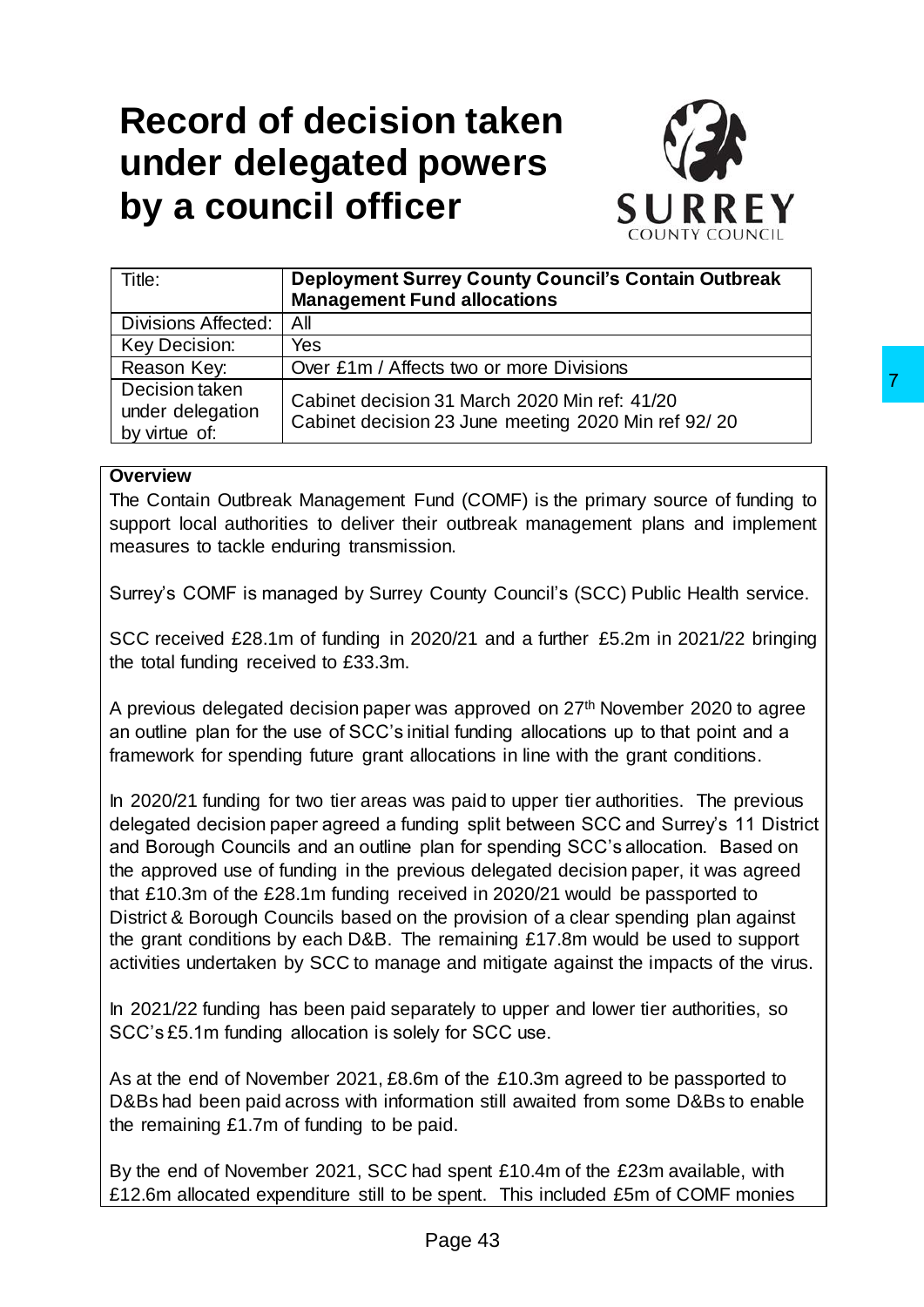that SCC's Cabinet agreed in the Council's M7 budget monitoring report should be allocated to fund eligible Covid costs incurred in other directorates.

This paper provides a summary of the total use of SCC's COMF funding received in 2020/21 and 2021/22 including actual expenditure to date and planned expenditure in the remainder of the current financial year.

The Department for Health & Social Care (DHSC) gave permission for funds received in 2020/21 but not spent by 31st March 2021 to be carried over for use in the 2021/22 financial year. DHSC has recently approved a further carry forward of any unspent funds as at 31st March 2022 into 2022/23, although this has not yet been formally published.

# **Areas to fund**

There have been different suggested categories that DHSC have highlighted in previous guidance but the current COMF grant categories that SCC is required to report to DHSC against are:

- a. Testing
- b. Tracing.
- c. Vaccination deployment
- d. Support for those in self-isolation (non-financial support).
- e. Support for vulnerable groups and targeted community interventions
- f. Prevention, management of local outbreaks and data intelligence, surveillance and communications
- g. Compliance and Enforcement: Environmental Health Officers (including overtime) h. Compliance and Enforcement: Covid-19 Secure Marshalls or equivalents (including overtime)
- i. Compliance and Enforcement: other activities and staff
- j. Clinically Extremely Vulnerable
- k. Other areas.

# **Actual to date expenditure and future planned use of the funding**

The appendix to this paper sets out the planned use of SCC's COMF funding and actual expenditure across each activity/area up to 30<sup>th</sup> November 2021.

There are currently £3.2m of contingencies held to mainly manage potential increased expenditure on containment activities over the coming winter.

## **Requirement for continuation of some COVID management schemes in 2022/23**

Although with the rollout of vaccines, boosters and improved nationwide management of the virus the country had been starting to recover from the worst impacts of the pandemic, for this recovery to continue and be secured some of the Covid management schemes currently funded by COMF in 2021/22 will need to continue into 2022/23. Work is continuing to clarify the level of expenditure required for this continued activity, but the latest high-level estimate is c. £4m but this figure could increase to c £6m should key areas such as testing and tracing need to continue throughout the whole of 2022/23. The have been different suggested categories<br>
previous guidance but the current COMF grant<br>
report to DHSC against are:<br>
the pave been different suggested categories<br>
ereport to DHSC against are:<br>
d. Support for these in s

## **Recommendations**

It is recommended that delegated decision makers approve the following in relation to the deployment of SCC's COMF funding:

1. Funding is utilised as per the plan set out in the appendix to this paper.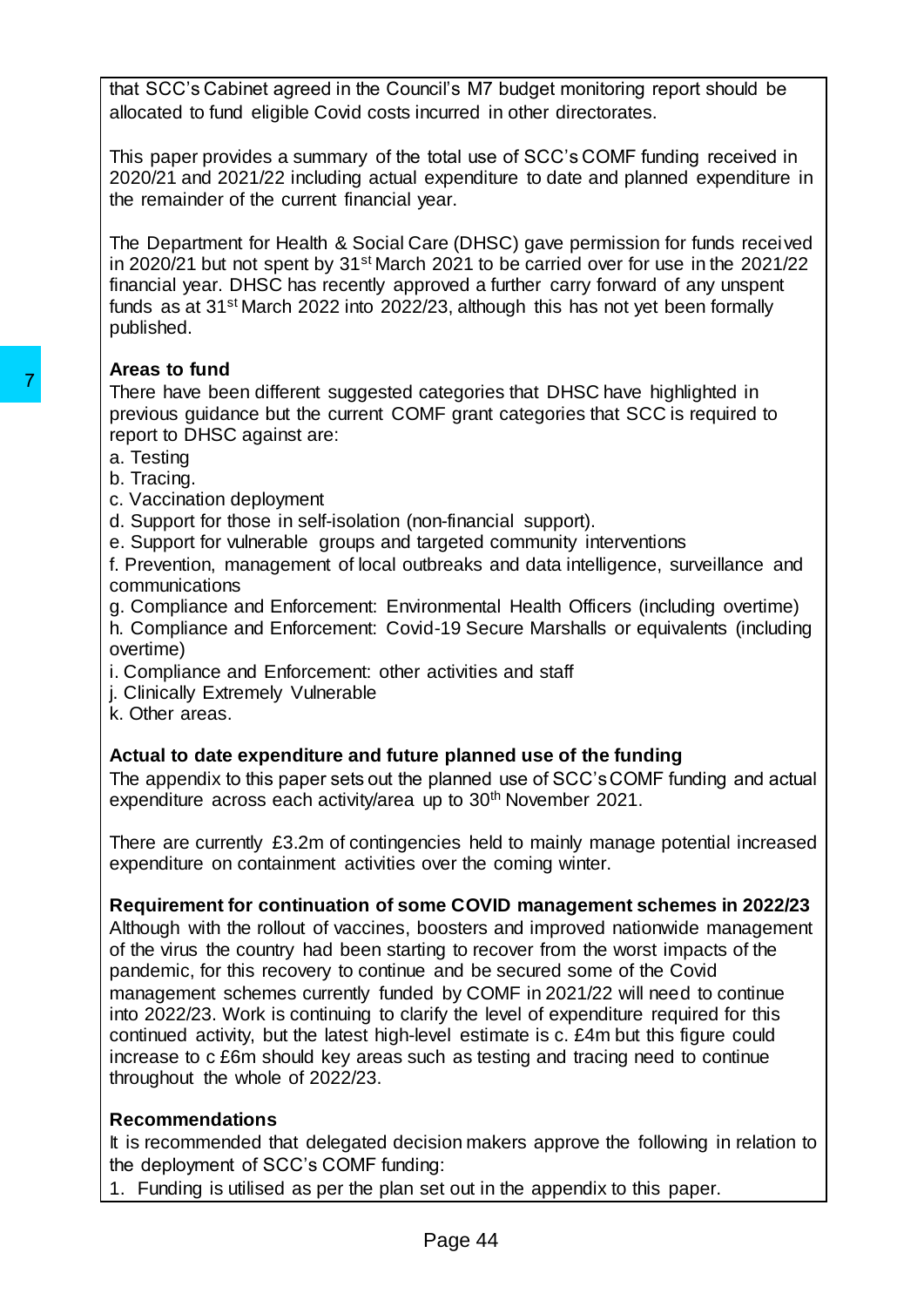- 2. SCC's Public Health service continue to receive and approve any necessary funding applications for any unspent funds and agree changes to schemes already approved.
- 3. If the contingencies currently being held against potential increased requirements over the winter of 2021/22 are not required or there is an underspend against any approved schemes, then this funding is carried forward and ringfenced to fund continued required COVID management activity in 2022/23 as DHSC has confirmed this is allowable. SCC's Public Health service
- 4. Some of the planned expenditure against COMF in 2021/22 would otherwise be funded from the core PH grant. As part of the ongoing monitoring of expenditure against the core PH grant, if there is an underspend against a core PH budget scheme then move appropriate expenditure from COMF to the core PH budget enabling more COMF to be carried forward to support COVID management activity in 2022/23.

#### **Decision made**

| activity in 2022/23.                                                  |                                                                                                                                                                                                                                                            |
|-----------------------------------------------------------------------|------------------------------------------------------------------------------------------------------------------------------------------------------------------------------------------------------------------------------------------------------------|
| <b>Decision made</b>                                                  |                                                                                                                                                                                                                                                            |
| Decision made:                                                        |                                                                                                                                                                                                                                                            |
| It was AGREED that:<br>recommendations set out above.                 | SCC will spend its Contain Outbreak Management Fund grant as per the                                                                                                                                                                                       |
| Reasons for Decision:                                                 |                                                                                                                                                                                                                                                            |
| line with grant conditions.                                           | To ensure the Contain Outbreak Management fund is successfully implemented in                                                                                                                                                                              |
| Decision taken by:                                                    | Leigh Whitehouse - Executive Director for<br>Resources and Section 151 Officer                                                                                                                                                                             |
|                                                                       | Sinead Mooney – Cabinet Member for Adults<br>& Health                                                                                                                                                                                                      |
|                                                                       | Ruth Hutchinson - Director of Public Health                                                                                                                                                                                                                |
| Decision taken on:                                                    | 3rd February 2022                                                                                                                                                                                                                                          |
| To be implemented on:                                                 | Over the remainder of financial year 2021/22<br>and into 2022/23.                                                                                                                                                                                          |
| <b>Alternative options considered</b>                                 |                                                                                                                                                                                                                                                            |
| ability of local authorities within Surrey to deal with the pandemic. | The alternative is to not accept the funding allocation which would reduce the                                                                                                                                                                             |
|                                                                       | No alternative options have been considered, as we have a duty to implement this<br>programme in line with the restricted grant received for this purpose.                                                                                                 |
|                                                                       | The key objective is to control the COVID-19 rate of reproduction $(R)$ , reduce the<br>spread of infection and save lives. This also requires spending on COVID-19<br>recovery and helping disadvantaged proups 5 This will help return life to as normal |

#### **Alternative options considered**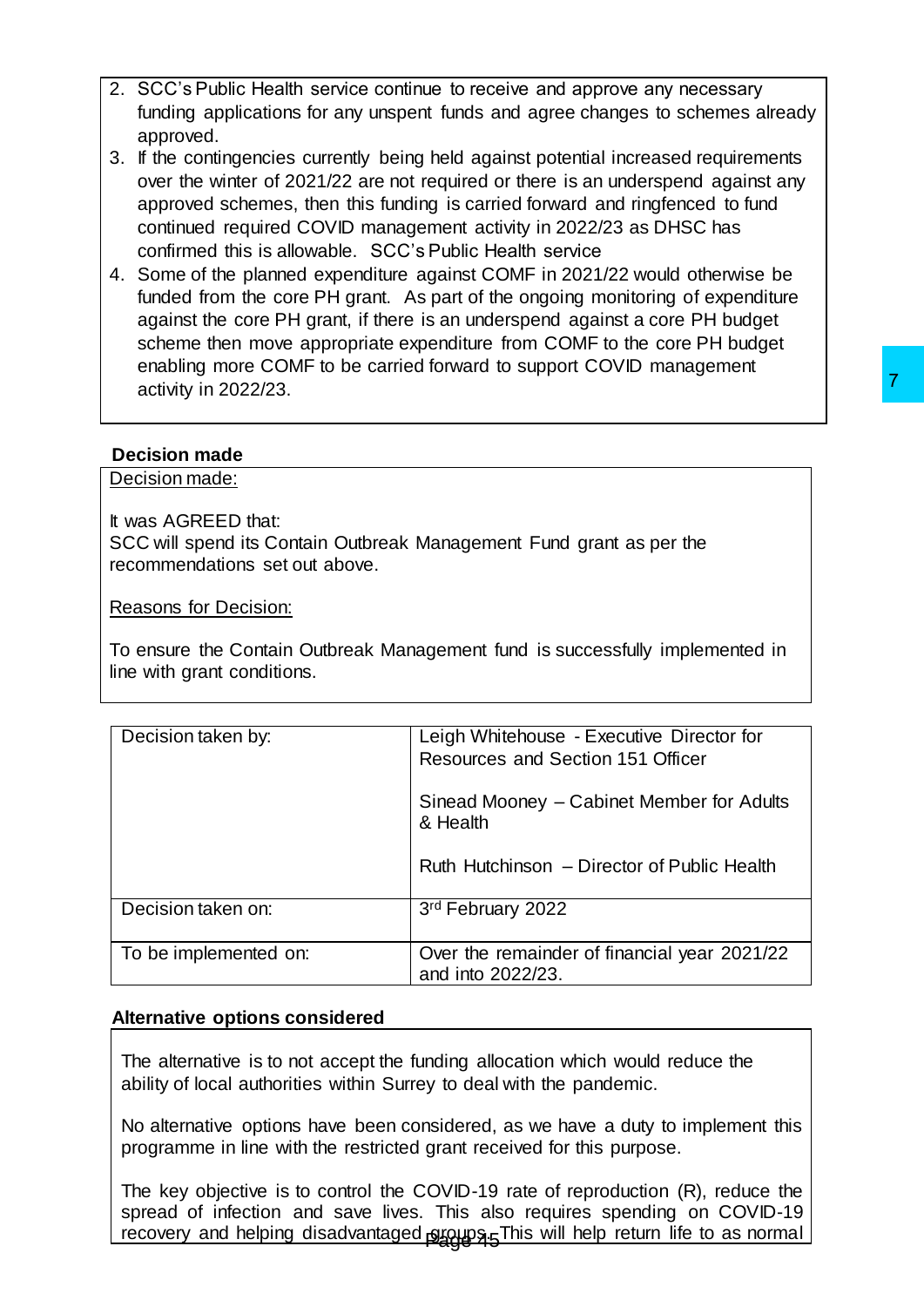as possible, for as many as people as possible, in a way that is safe, protects our health and care systems and releases our economy.

#### **Summary of any financial implications**

The planned expenditure set out in the appendix is fully funded by COMF grant funding received by SCC from DHSC. The expenditure has been and will continue to be monitored through regular standard financial reporting in place which will monitor the projected year end forecast on an ongoing basis, and this will be reported to Cabinet.

There are no additional direct financial implications to SCC as all the money paid out will be funded from the COMF grant received.

#### **Declarations of conflicts of interest**

#### **Consultation/Process Followed**

#### **Background Documents**

| None                                                                                                                                                                                                                           |                                                     |
|--------------------------------------------------------------------------------------------------------------------------------------------------------------------------------------------------------------------------------|-----------------------------------------------------|
| <b>Consultation/Process Followed</b>                                                                                                                                                                                           |                                                     |
| Consultation has been undertaken to determine the most effective deployment of<br>COMF grant funding.                                                                                                                          |                                                     |
| This consultation has included SCC's Cabinet, Corporate Leadership Team,<br>Districts and Boroughs, local health and other key strategic partners, SCC resident<br>groups and services across SCC including Corporate Finance. |                                                     |
| <b>Background Documents</b>                                                                                                                                                                                                    |                                                     |
| Cabinet report 31 <sup>st</sup> March 2020 setting out the council's<br>response to Covid-19.                                                                                                                                  | كحر<br>PDF<br>Printed minutes<br>31032020 1400 Cabi |
| Previous COMF delegated decision paper                                                                                                                                                                                         | Delegated Officer<br>decision paper - CO            |
|                                                                                                                                                                                                                                |                                                     |
|                                                                                                                                                                                                                                |                                                     |
|                                                                                                                                                                                                                                |                                                     |
|                                                                                                                                                                                                                                |                                                     |
|                                                                                                                                                                                                                                |                                                     |
|                                                                                                                                                                                                                                |                                                     |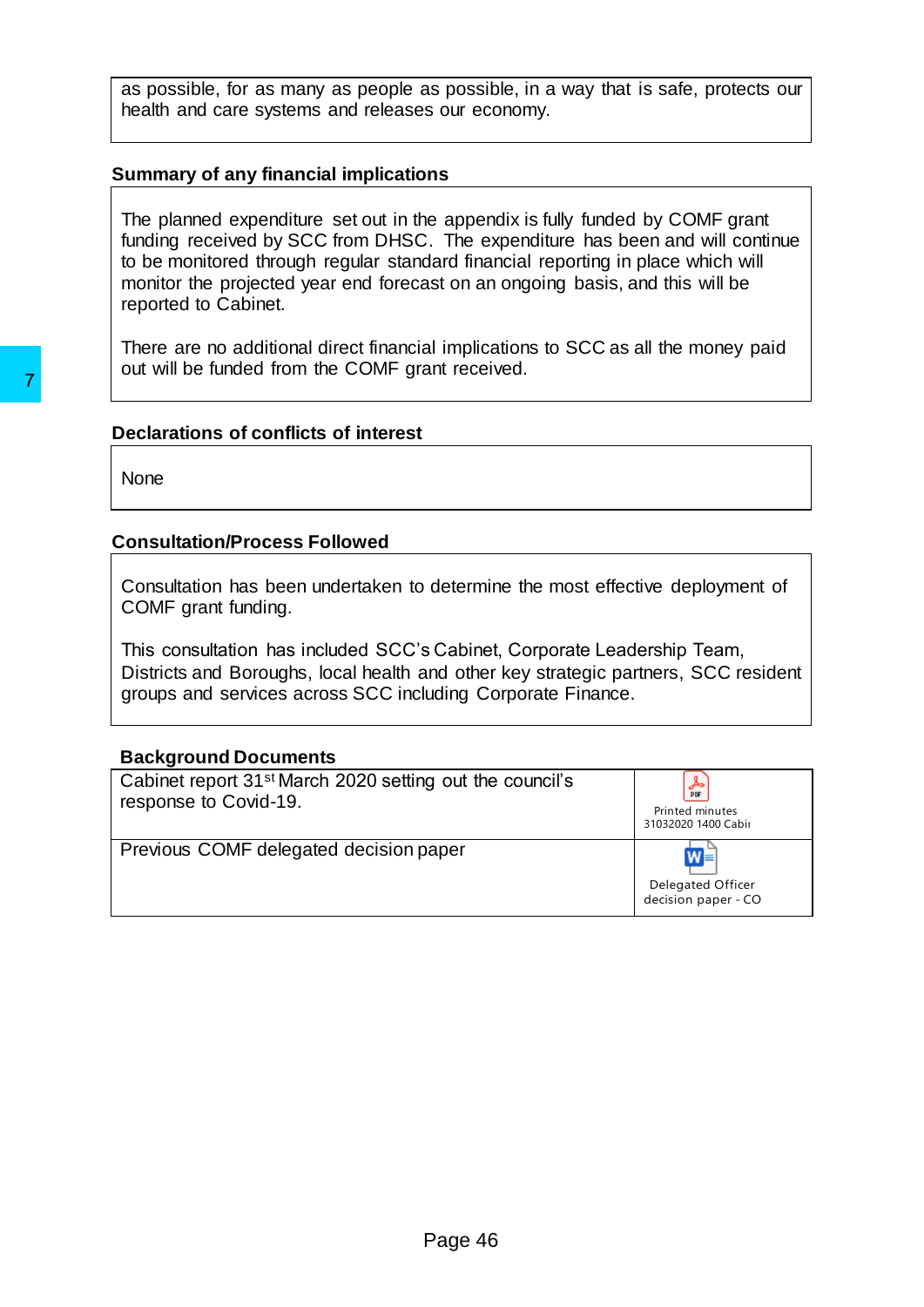# **Appendix – Summary of actual and planned use of SCC's COMF allocations**

#### **Table 1: COMF expenditure by activity/area of expenditure**

| <b>Activity / area of expenditure</b>                   | <b>Budget</b><br>allocation<br>£m | <b>Actual expenditure as</b><br>at 30th November 2021<br>£m | <b>Remaining to</b><br>be spent<br>£m | <b>COMF</b> grant category                                            |
|---------------------------------------------------------|-----------------------------------|-------------------------------------------------------------|---------------------------------------|-----------------------------------------------------------------------|
| <b>Passported to Districts &amp; Boroughs</b>           | 10.3                              | 8.6                                                         |                                       | <b>Various</b>                                                        |
|                                                         |                                   |                                                             | 1.7                                   |                                                                       |
| <b>SCC approved schemes</b>                             |                                   |                                                             |                                       |                                                                       |
| Testing & Tracing (additional to Test &<br>Trace grant) | 1.6                               | 0.2                                                         | 1.4                                   | <b>Testing and Tracing</b>                                            |
| <b>ASC recovery</b>                                     | 1.4                               | 0.0                                                         | 1.4                                   | Support for vulnerable groups and<br>targeted community interventions |
| Support to educational settings                         | 2.4                               | 2.3                                                         | 0.1                                   | Support for vulnerable groups and<br>targeted community interventions |
| Poverty & Surrey Crisis Fund                            | 1.3                               | 0.7                                                         | 0.6                                   | Support for vulnerable groups and<br>targeted community interventions |
| Environmental Health                                    | 1.4                               | 0.6                                                         | 0.8                                   | Compliance and enforcement                                            |
| Homelessness & vulnerable adults                        | 1.1                               | 0.2                                                         | 0.9                                   | Support for vulnerable groups and<br>targeted community interventions |
| Equality, Diversity and Inclusivity                     | 1.0                               | 0.0                                                         | 1.0                                   | Support for vulnerable groups and<br>targeted community interventions |
| <b>Communities &amp; HWBB</b>                           | 1.2                               | 0.0                                                         | 1.2                                   | Support for vulnerable groups and<br>targeted community interventions |
| Other schemes                                           | 3.4                               | 1.4                                                         | 2.0                                   | Various                                                               |
| Allocated to other directorates                         | 5.0                               | 5.0                                                         | 0.0                                   | Various                                                               |
| <b>Total SCC approved schemes</b>                       | 19.8                              | 10.4                                                        | 9.4                                   |                                                                       |
| <b>Contingencies</b>                                    |                                   |                                                             |                                       |                                                                       |
| Surge testing / winter /other contingencies             | 3.2                               | 0.0                                                         | 3.2                                   | Testing/other                                                         |
| <b>Total contingencies</b>                              | 3.2                               | 0.0                                                         | 3.2                                   |                                                                       |
|                                                         |                                   |                                                             |                                       |                                                                       |
| <b>Total COMF paid to SCC</b>                           | 33.3                              | 19.0                                                        | 14.3                                  |                                                                       |

N.B. Expenditure may need to be reallocated between grants to ensure all Covid-19 and Public Health grants are utilised to their maximum benefit whilst meeting their specific grant conditions.